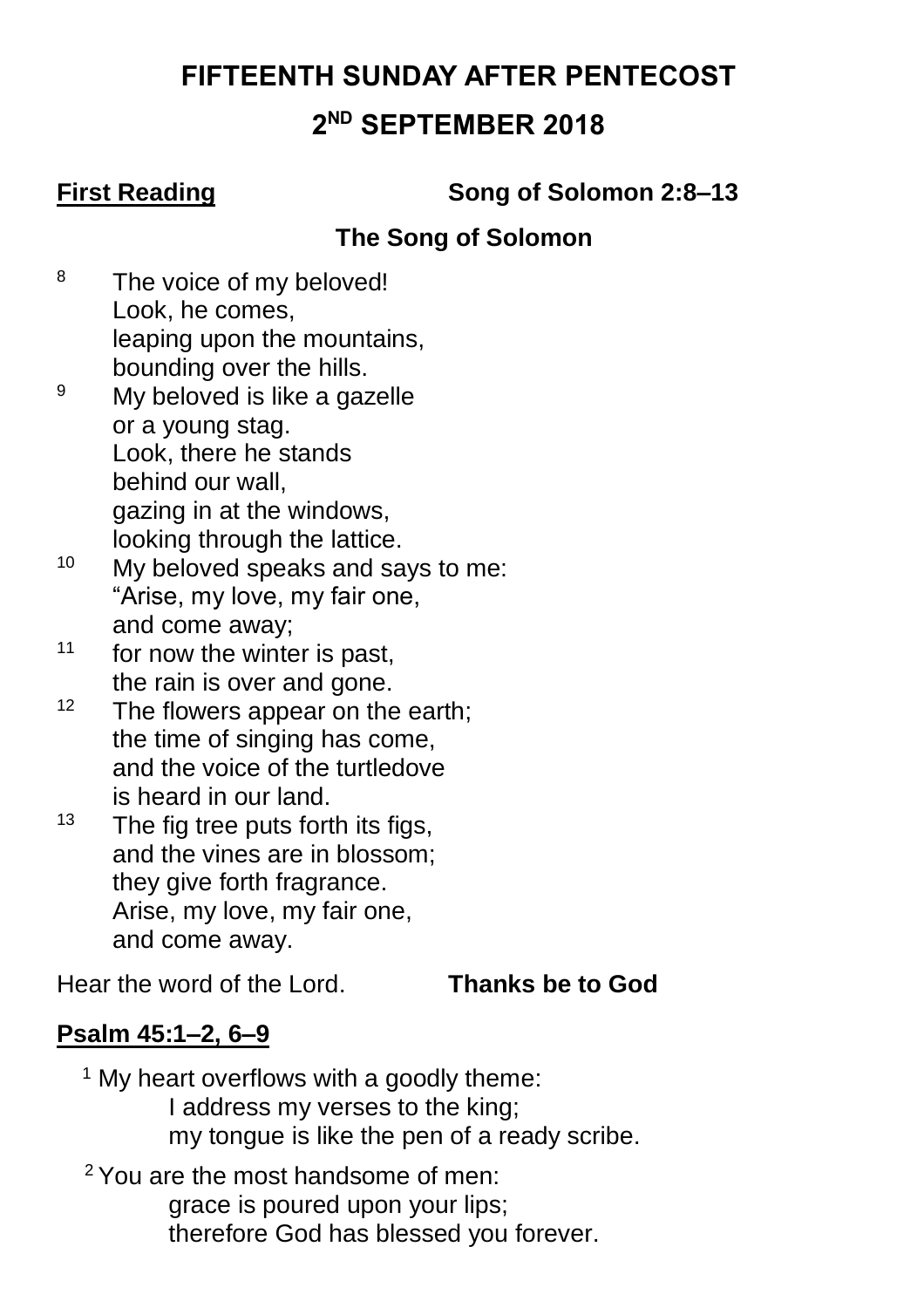<sup>6</sup> Your throne, O God, endures forever and ever: Your royal scepter is a scepter of equity;

<sup>7</sup> you love righteousness and hate wickedness: Therefore God, your God, has anointed you with the oil of gladness beyond your companions;

<sup>8</sup> your robes are all fragrant with myrrh and aloes and cassia: From ivory palaces stringed instruments make you glad;

<sup>9</sup> daughters of kings are among your ladies of honor: at your right hand stands the queen in gold of Ophir.

### **Second Reading** *James 1. 17-27*

# **The General Epistle of James**

<sup>17</sup> Every generous act of giving, with every perfect gift, is from above, coming down from the Father of lights, with whom there is no variation or shadow due to change. <sup>18</sup> In fulfillment of his own purpose he gave us birth by the word of truth, so that we would become a kind of first fruits of his creatures. <sup>19</sup> You must understand this, my beloved: let everyone be quick to listen, slow to speak, slow to anger;  $20$  for your anger does not produce God's righteousness. <sup>21</sup> Therefore rid yourselves of all sordidness and rank growth of wickedness, and welcome with meekness the implanted word that has the power to save your souls.  $22$  But be doers of the word, and not merely hearers who deceive themselves. <sup>23</sup> For if any are hearers of the word and not doers, they are like those who look at themselves in a mirror;  $24$  for they look at themselves and, on going away, immediately forget what they were like. <sup>25</sup> But those who look into the perfect law, the law of liberty, and persevere, being not hearers who forget but doers who act—they will be blessed in their doing. <sup>26</sup> If any think they are religious, and do not bridle their tongues but deceive their hearts, their religion is worthless.  $27$  Religion that is pure and undefiled before God, the Father, is this: to care for orphans and widows in their distress, and to keep oneself unstained by the world.

Hear the word of the Lord. **Thanks be to God**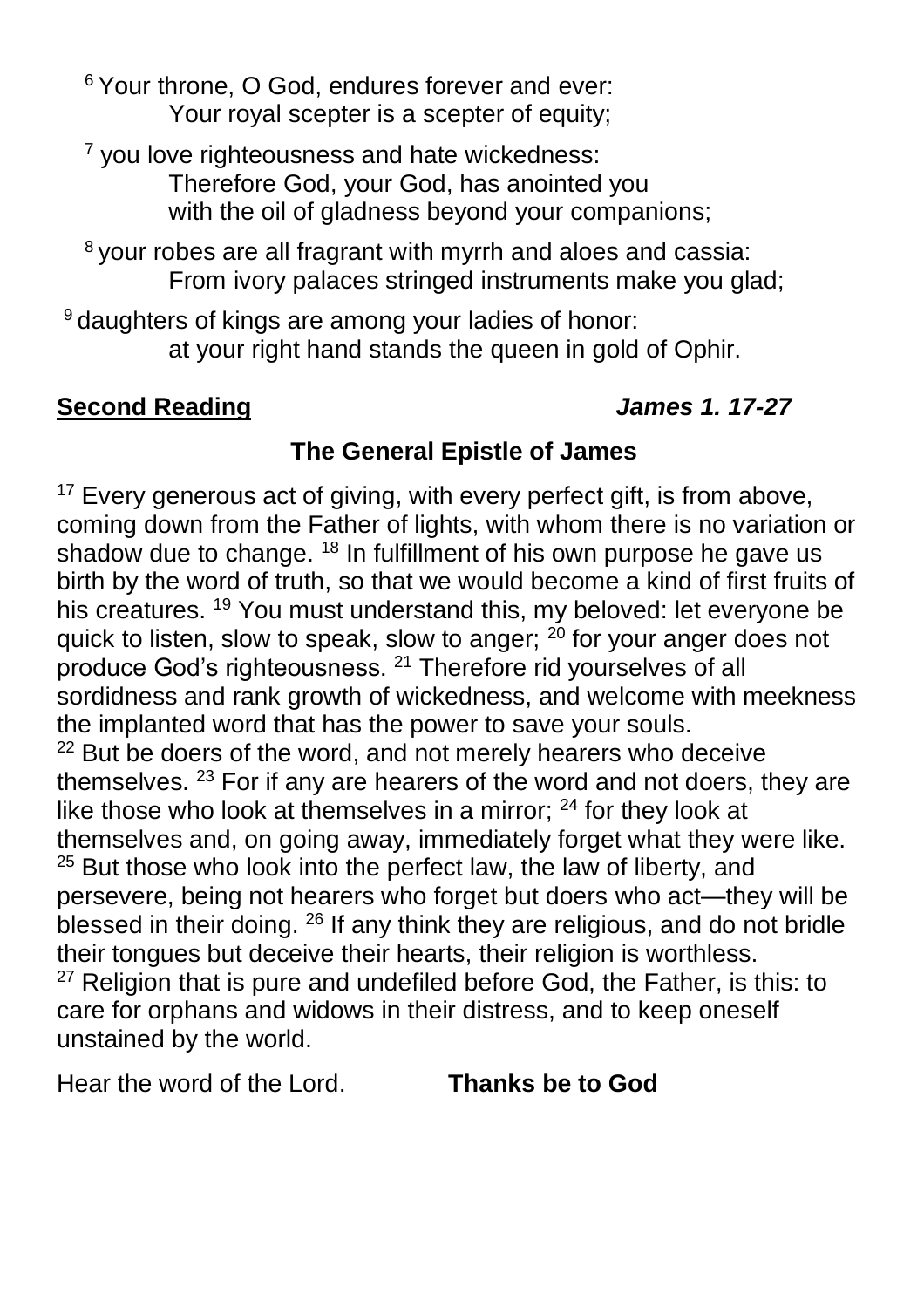The Gospel of our Lord Jesus Christ according to Mark **Glory to you Lord Jesus Christ.**

<sup>7</sup> Now when the Pharisees and some of the scribes who had come from Jerusalem gathered around him,  $^2$  they noticed that some of his disciples were eating with defiled hands, that is, without washing them.  $3$  (For the Pharisees, and all the Jews, do not eat unless they thoroughly wash their hands, thus observing the tradition of the elders;  $4$  and they do not eat anything from the market unless they wash it; and there are also many other traditions that they observe, the washing of cups, pots, and bronze kettles.) <sup>5</sup> So the Pharisees and the scribes asked him, "Why do your disciples not live according to the tradition of the elders, but eat with defiled hands?" <sup>6</sup> He said to them, "Isaiah prophesied rightly about you hypocrites, as it is written,

'This people honors me with their lips,

but their hearts are far from me;

 $<sup>7</sup>$  in vain do they worship me,</sup>

teaching human precepts as doctrines.'

<sup>8</sup> You abandon the commandment of God and hold to human tradition."

 $14$  Then he called the crowd again and said to them, "Listen to me, all of you, and understand: <sup>15</sup> there is nothing outside a person that by going in can defile, but the things that come out are what defile."

 $21$  For it is from within, from the human heart, that evil intentions come: fornication, theft, murder, <sup>22</sup> adultery, avarice, wickedness, deceit, licentiousness, envy, slander, pride, folly. <sup>23</sup> All these evil things come from within, and they defile a person."

The Gospel of the Lord

# **Praise to you Lord Jesus Christ.**

### **Sentence**

Every generous act of giving, with every perfect gift, is from above, coming down from the Father of lights, with whom there is no variation or shadow due to change.

James 1.17

### **Prayer of the day**

Cleanse our consciences, O Lord, and enlighten our hearts through the daily presence of your Son Jesus Christ,